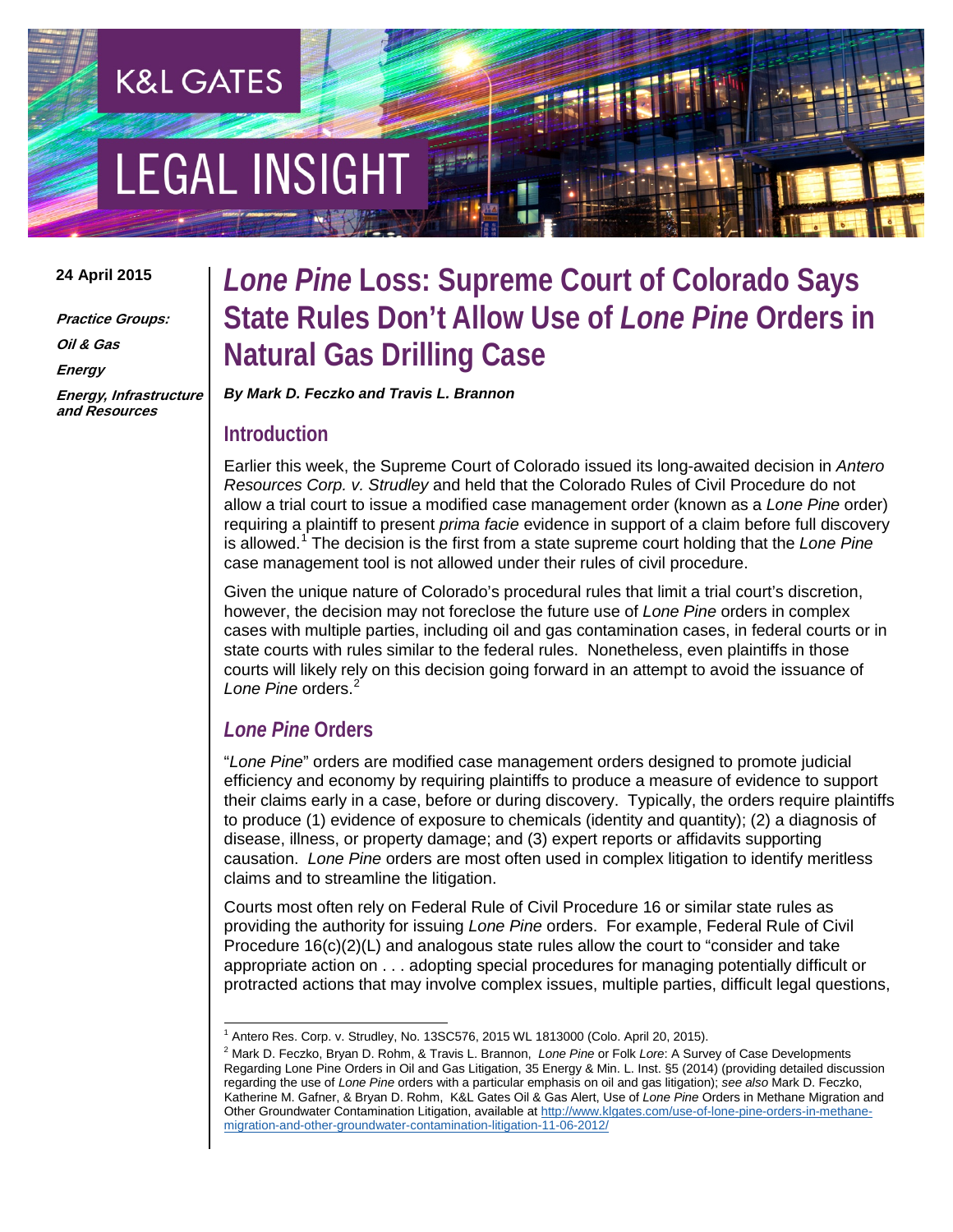### **Lone Pine Loss: Supreme Court of Colorado Says State Rules Don't Allow Use of Lone Pine Orders in Natural Gas Drilling Case**

or unusual proof problems." Rule 16 also allows the court to take appropriate action for "simplifying the issues . . . and eliminating frivolous claims or defenses," as well as "facilitating in other ways the just, speedy, and inexpensive disposition of the action." Fed. R. Civ. P. 16(c)(2)(A) & (P).

### **Procedural History of** *Antero Resources Corp. v. Strudley*

In *Strudley*, plaintiffs, Mr. and Mrs. Strudley and their two minor children, brought various tort claims against Antero Resources and other oil and gas related defendants seeking damages for personal injuries and property damage allegedly arising out of natural gas drilling operations near their home. $3$  After initial disclosures were served by both plaintiffs and defendants, defendants moved for a modified case management order requiring "the Strudleys to present prima facie evidence to support their claims before full discovery could commence."<sup>[4](#page-1-1)</sup> Defendants emphasized the complex nature of the case and the associated costs to the parties during prolonged discovery. Plaintiffs, on the other hand, argued that under Colorado law, they had a right to discovery before the merits of their case were tested.

The court issued a *Lone Pine* order requiring plaintiffs to submit all of the information traditionally required by *Lone Pine* orders, including (1) expert reports identifying hazardous substances, general causation, details regarding exposure, medical diagnosis of disease or illness, and specific conclusion that any illness was caused by exposure; (2) all reports and studies finding contamination on plaintiffs' property; (3) a list of all medical providers and a release of all medical records; and (4) the identity and quantity of contamination on plaintiffs' real property attributable to defendants.<sup>[5](#page-1-2)</sup> Although plaintiffs responded with some limited information, the court dismissed their claims with prejudice for failure to comply with the *Lone Pine* order's required submissions.

Plaintiffs appealed the dismissal to the Colorado Court of Appeals and that court, agreeing with plaintiffs, reversed the dismissal, stating that "such orders are not permitted as a matter of Colorado law."<sup>[6](#page-1-3)</sup> The Court of Appeals focused on "substantial" differences between Rule 16 of the Federal Rules of Civil Procedure and Rule 16 of the Colorado Rules of Civil Procedure, which gives Colorado judges less discretion to issue such orders.<sup>[7](#page-1-4)</sup> Additionally, the Court of Appeals noted that Colorado case law disfavors a required *prima facie* showing before allowing discovery on matters central to a plaintiff's claims.<sup>[8](#page-1-5)</sup> The Supreme Court of Colorado granted *certiorari* to determine whether a court in Colorado is barred as a matter of law from entering a modified case management order requiring the plaintiffs to produce evidence essential to their claims after initial disclosures but before discovery.<sup>[9](#page-1-6)</sup>

### **Supreme Court of Colorado Decision**

In a 6-1 decision, the Supreme Court of Colorado agreed with the Court of Appeals and held that "Colorado's Rules of Civil Procedure do not allow a trial court to issue a modified case

<sup>&</sup>lt;sup>3</sup> Strudley v. Antero Resources Corp., No. 12CA1251, 2013 WL 3427901 (Col. App. July 3, 2013).

<span id="page-1-1"></span><span id="page-1-0"></span><sup>4</sup> *Id*. at \*2.

<span id="page-1-2"></span><sup>5</sup> *Id*.

<span id="page-1-3"></span><sup>6</sup> *Id*. at \*3.

<sup>7</sup> *Id*. at \*8.

<span id="page-1-5"></span><span id="page-1-4"></span><sup>8</sup> *Id*. at \*4.

<span id="page-1-6"></span><sup>9</sup> *See, e.g.*, Brief of Amicus Curiae American Petroleum Institute in Support of Petition for Writ of Certiorari, Strudley v. Antero Resources, No. 13SC576 (Colo. Aug. 30th, 2013).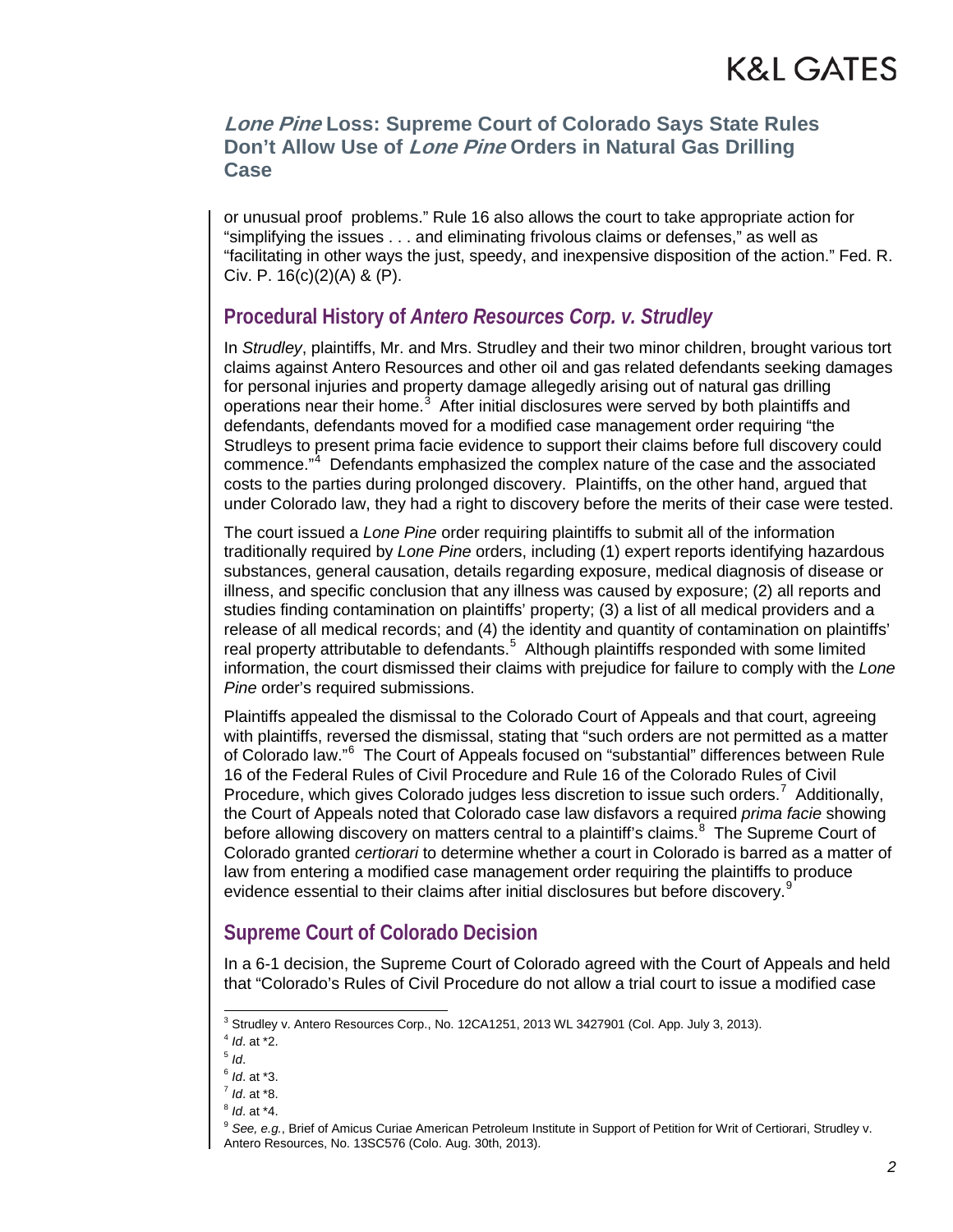### K&L GATES

### **Lone Pine Loss: Supreme Court of Colorado Says State Rules Don't Allow Use of Lone Pine Orders in Natural Gas Drilling Case**

management order, such as a *Lone Pine* order, that requires a plaintiff to present prima facie evidence in support of a claim before a plaintiff can exercise its full rights of discovery under the Colorado Rules."[10](#page-2-0) The Supreme Court of Colorado, like the Court of Appeals, focused heavily on the differences between Rule 16 of the Federal Rules of Civil Procedure and Rule 16 of the Colorado Rules of Civil Procedure.

Notably, the Supreme Court of Colorado stated that Federal Rule of Civil Procedure 16(c) "explicitly grants trial courts substantial discretion to adopt procedures to streamline complex litigation in its early stages."<sup>[11](#page-2-1)</sup> As a result, the Court stated that (i) "Federal Rule of Civil Procedure 16(c) authorizes [the use of *Lone Pine* orders] in complex federal cases to reduce potential burdens on defendants, particularly in mass tort litigation," and (ii) "federal courts have discretion to use such orders in complex cases when discovery would likely be challenging, protracted, and expensive."<sup>[12](#page-2-2)</sup>

On the other hand, the Court stated that "[w]hile many revised Colorado Rules are patterned from Federal Rules, revised C.R.C.P. 16 contains critical differences from Fed. R. Civ. P. 16."<sup>[13](#page-2-3)</sup> Specifically, the Court stated that "in revising C.R.C.P. 16 in 2002, we did not adopt a counterpart to Fed. R. Civ. P. 16(c), which explicitly grants trial courts substantial discretion to adopt procedures to streamline complex litigation in its early stages, 'at any pretrial conference."<sup>14</sup>

As a result, the Colorado Supreme Court held that Colorado Rule 16, unlike Federal Rule 16, does not authorize the use of *Lone Pine* orders. The Court stated that Colorado Rule 16 "provides a tool for the court to manage discovery while efficiently advancing the litigation toward resolution . . . [but] Rule 16 does not . . . authorize a trial court to condition discovery upon the plaintiff establishing a prima facie case."<sup>[15](#page-2-5)</sup> The Court reasoned that its interpretation of the rule and its prohibition of *Lone Pine* orders under that rule is consistent with previous Colorado precedent regarding when a plaintiff can be required to present a *prima facie* case.[16](#page-2-6)

As a final matter, the Court pointed out that "this case involves only four family members, four defendants, and one parcel of land, yet the trial court labeled it a 'complex tort action."<sup>[17](#page-2-7)</sup> As a result, the Court stated that "this case is not as complex as cases in other jurisdictions in which *Lone Pine* orders were issued."[18](#page-2-8) Accordingly, the Supreme Court affirmed the Court of Appeals, and the case will now return back to the trial court.

### **The Dissenting Opinion**

The dissent offered several counterpoints. First, the dissent emphasized that the "trial court's [*Lone Pine* order] . . . was simply the trial court exercising its discretionary authority" under Colorado Rule of Civil Procedure 16(b) and "moving up the time for disclosures and

 <sup>10</sup> *Antero*, No. 13SC576, 2015 WL 18130000, at ¶3.

<span id="page-2-1"></span><span id="page-2-0"></span><sup>11</sup> *Id*. at ¶22.

<span id="page-2-2"></span><sup>12</sup> *Id*. at ¶¶1, 16.

<span id="page-2-3"></span><sup>13</sup> *Id.* at ¶19. 14 *Id*. at ¶22.

<span id="page-2-5"></span><span id="page-2-4"></span><sup>15</sup> *Id*. at ¶26.

<span id="page-2-6"></span><sup>16</sup> *Id*. at ¶29-33.

<span id="page-2-7"></span><sup>17</sup> *Id*. at ¶34.

<span id="page-2-8"></span><sup>18</sup> *Id*.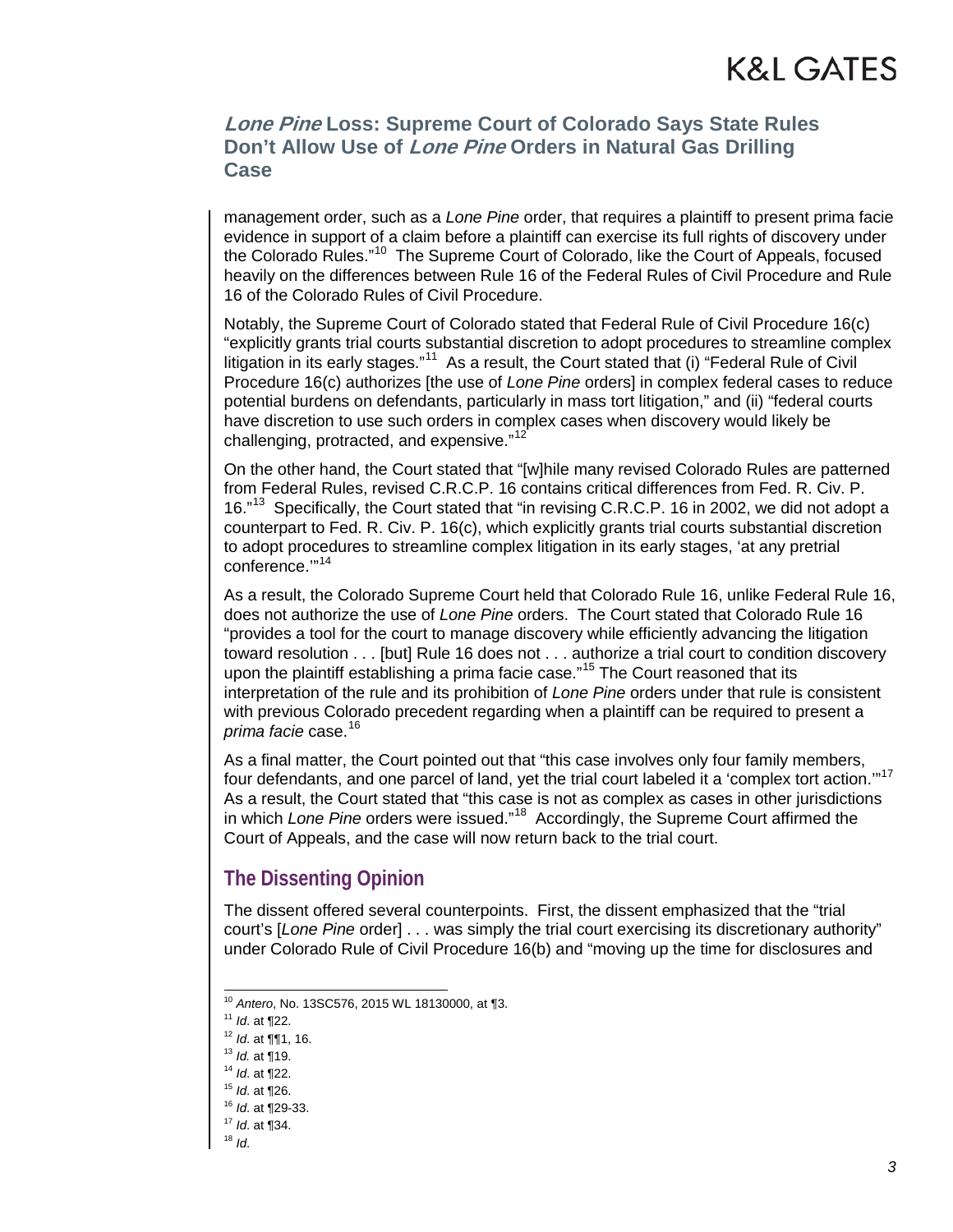### **Lone Pine Loss: Supreme Court of Colorado Says State Rules Don't Allow Use of Lone Pine Orders in Natural Gas Drilling Case**

moving back the time for the commencement of discovery."<sup>[19](#page-3-0)</sup> Second, the dissent viewed the existing Colorado precedent on Rule 16 and *prima facie* cases as inapposite because "when the court rendered those decisions, there was no language in Rule 16 giving trial courts the ability to change the timeline for disclosures and discovery."<sup>[20](#page-3-1)</sup> The dissent, therefore, would have upheld the use of *Lone Pine* orders in Colorado state court proceedings.

### **Conclusion**

Although the Supreme Court of Colorado's decision forecloses the use of *Lone Pine* orders in Colorado state court cases, its impact should necessarily be limited because it is based on the unique language of Colorado Rule of Civil Procedure 16. As a result, the decision should not impact the use of *Lone Pine* orders in federal courts and state courts that have procedural rules similar to the federal rules because even the Supreme Court of Colorado acknowledged that the Federal Rules of Civil Procedure explicitly authorize the use of *Lone Pine* orders. Accordingly, companies defending a complex case in Colorado state court should consider whether the case can be removed to federal court to preserve their right to seek a *Lone Pine* order.

Therefore, despite this decision, federal district courts and other state trial courts with rules similar to the federal rules should continue to consider requests to enter *Lone Pine* orders. Such orders can be particularly useful in oil and gas contamination cases that, like the seminal *Lone Pine* case, often involve complex issues, multiple parties, and the prospect of burdensome discovery for defendants and the court. As a result, companies facing such claims in federal courts and other states should still consider the careful and skilled use of this valuable but underutilized case management tool.

#### **Authors:**

**Mark D. Feczko** mark.feczko@klgates.com +1.412.355.6274

**Travis L. Brannon** travis.brannon@klgates.com +1.412.355.7443

<span id="page-3-1"></span><span id="page-3-0"></span> 19 *Id*. at ¶40. <sup>20</sup> *Id*. at ¶42.